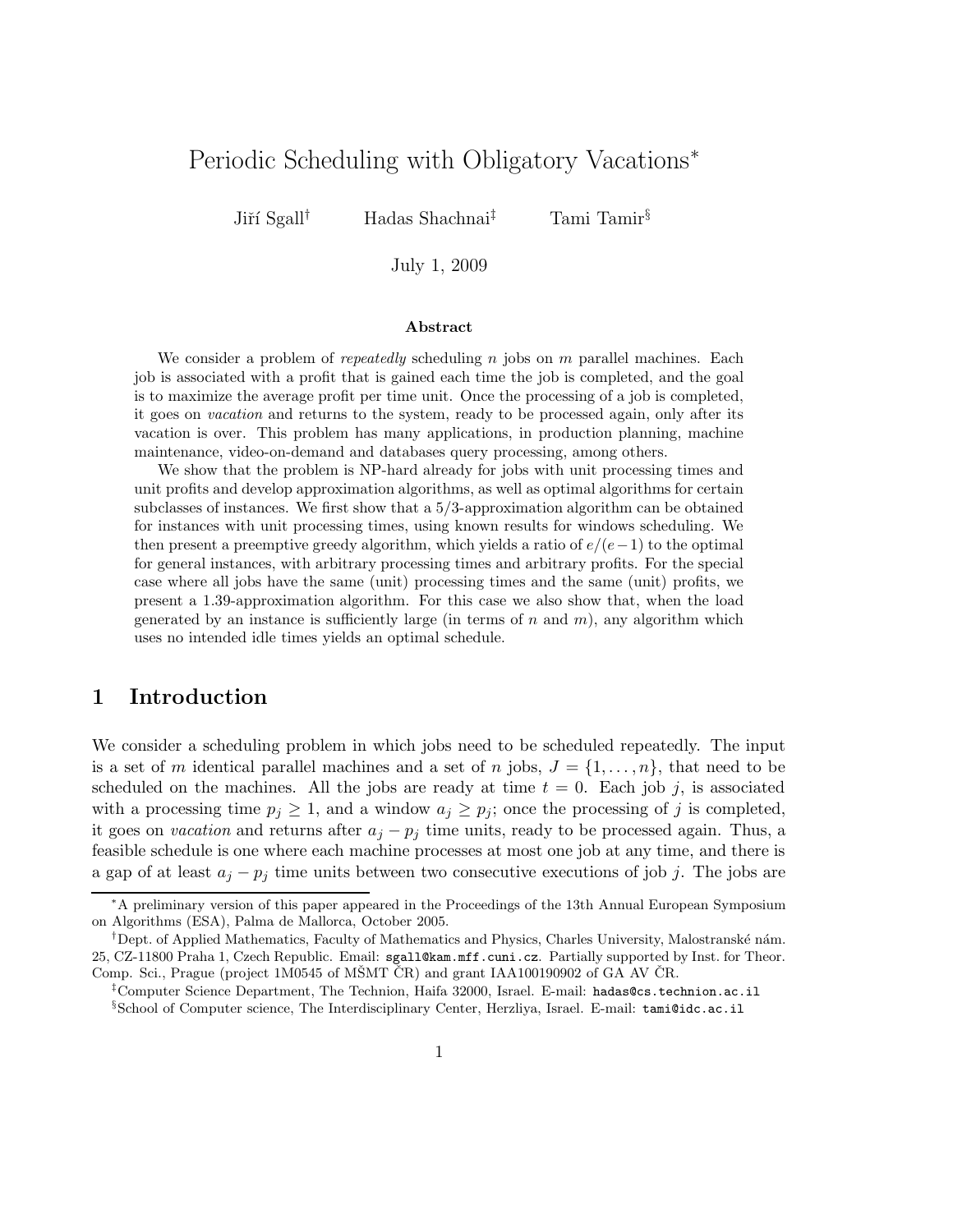sequential, i.e., no job can be scheduled on more than one machine at the same time. There is also a profit,  $b_i$ , associated with each execution of job j; the goal is to find a feasible schedule that maximizes the average profit per time unit. We call this problem *scheduling with vacations* (SWV). Our problem arises in many practical scenarios where tasks need to be accomplished periodically, but due to setup times or maintenance requirements there must be some gap between two consecutive executions of a task. The following are two of the applications that motivate our study.

Surveillance Camera Scheduling: Consider a system of robots carrying surveillance cameras, which patrol an area periodically [16]. Each robot has a predefined path that it needs to patrol, while recording all the events along this path. Upon completion of each patrol, the robot returns to the controller, where the recorded data is downloaded/processed, and the robot is prepared for its next tour. Each patrol j is associated with a revenue  $b_j$ , that is gained once the corresponding robot completes the tour. The controller can handle at most  $m$  robots simultaneously, and it takes  $p_j$  time units to complete the processing of robot j. The time it takes robot j to traverse its path is  $t_j \geq 1$ . The goal of the controller is to process the robots in a way that maximizes the profit gained from all robots, throughout the operation of the system. This yields an instance of SWV, where job j has a processing time  $p_j$ , and a window  $a_j = p_j + t_j.$ 

Commercial Broadcast: In a broadcasting system which transmits data (e.g., commercials on a running banner) there is some profit associated with the transmission of each commercial. This profit is gained only if some predefined period of time elapsed since the previous transmission. The goal is to broadcast the commercials in a way that maximizes the overall profit of the system. Thus, we get an instance of SWV, where the window of each job corresponds to the time interval between consecutive transmissions of each commercial.

## 1.1 Our Results and Related Work

The problem of scheduling with vacations belongs to the class of *periodic scheduling* problems, where each job may be scheduled infinite number of times. Periodic scheduling is a wellstudied problem. Problems of this type arise in many areas, including production planning, machine maintenance, telecommunication systems, video-on-demand, image and speech processing, robot control/navigation systems, and database query processing. Liu and Layland introduced in [15] the periodic scheduling problem: they considered the goal of scheduling each of the jobs such that the average gap between two executions of job j is  $a_j$ , using the minimum number of machines. Another early example is the *chairman assignment* problem [17], in which the number of executions of job j in any prefix of the schedule of length  $t$  must be at least  $\lfloor t/a_i \rfloor$  and at most  $\lfloor t/a_i \rfloor$ . For both problems the *earliest deadline first* algorithm was shown to be optimal. A more restricted form of periodic scheduling, known as pinwheel scheduling, requires that job j is scheduled at least once in any sub-sequence of  $a_j$  jobs  $\{J_{\ell+1}, \ldots, J_{\ell+a_j}\}\$ (see, e.g., [12]).

Our problem differs from previously studied variants of periodic scheduling in two major aspects. First, our goal is to maximize the total profit of the server. This may result in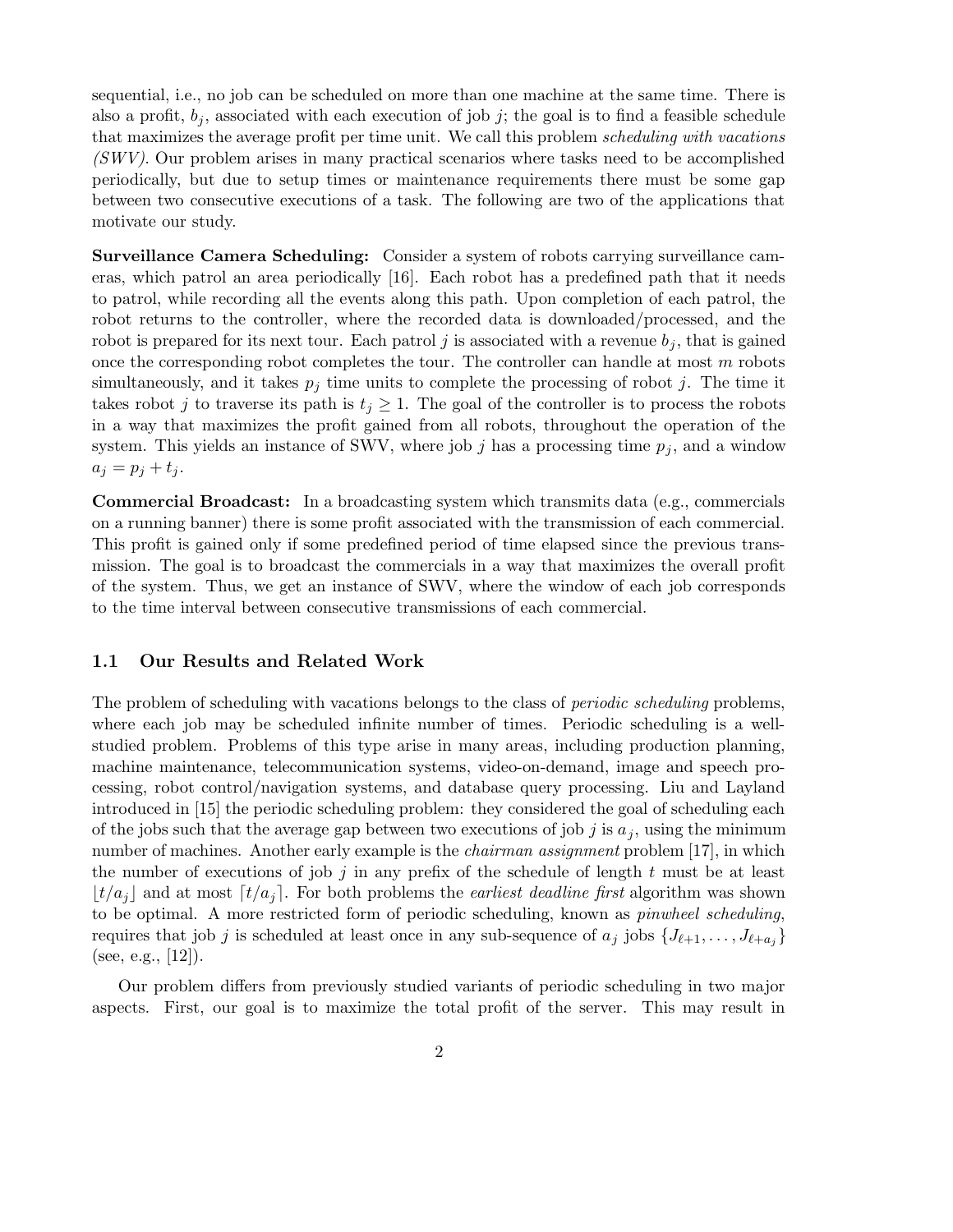lack of fairness. Indeed, in a schedule which maximizes the profit, some jobs may be waiting indefinitely, while other (more profitable) jobs are repeatedly processed as soon as they return from vacation. In other works (e.g., [15, 9, 10, 12]), the performance of a periodic schedule is measured by some fairness criterion, or  $(e.g. [3, 11])$  the two objectives are combined; that is, each job comprises a mandatory and an optional part, with which a non-decreasing reward function is associated. In other variants of the periodic scheduling problem (see, e.g., [1]), the processing of each job incurs a service cost, depending on the time that elapsed since the last service of this job, and the goal is to minimize the cost of the schedule; however, the cost increases with job delays − implying that an optimal solution requires some fairness. Other periodic scheduling problems arise in Broadcast Disks environment  $(e.g., [2])$  where satellites broadcast popular information pages to clients, and in TeleText (e.g., [4]) where running banners appear in some television networks.

The other major difference from well-studied variants of periodic scheduling is that in our problem, due to the vacation requirement, jobs cannot be processed too often. In the windows scheduling problem  $[6, 7]$ , the parameter associated with each job gives the maximal gap between any two executions of job  $j$ , however, it is feasible to schedule a job more often. In the *periodic machine scheduling problem (PMSP)* [5], this parameter specifies the *exact* gap between any two executions of j. To the best of our knowledge, there is no earlier work on periodic job scheduling with minimum gap requirement between consecutive executions of a job.

We first show that SWV is NP-hard already for jobs with unit length and unit profits. Since the total number of different configurations of the system is finite, an optimal solution can be found (inefficiently) by applying the *buffer scheme* designed for the windows scheduling problem [8].

We present several approximation algorithms for various subclasses of instances. We show that a 1.67-approximation algorithm can be obtained for instances with unit processing times, using known results for windows scheduling. For the special case where all jobs have the same (unit) processing times and the same (unit) profits, we present an algorithm with approximation ratio  $2 \ln 2 (\approx 1.39)$ . For this case we also show that, when the load generated by an instance is sufficiently large (in terms of n and  $m$ ), any algorithm which uses no intended idle times yields an optimal schedule. Our approximation algorithms for unit length jobs apply a transformation of the instance to an aligned instance, where all window sizes satisfy certain properties. Our approximation technique, based on finding an optimal schedule for the resulting aligned instance, builds on a technique of [7] for the windows scheduling problem. To obtain better approximation ratio, we extend this technique: Our algorithm for unit processing times and unit profits applies the *best align* technique, which finds an aligned instance that yields the best approximation ratio for the original instance.

We then present a preemptive greedy algorithm, which yields a ratio of  $e/(e-1) \approx 1.58$  to the optimal for general instances in a preemptive model, with arbitrary processing times and arbitrary profits.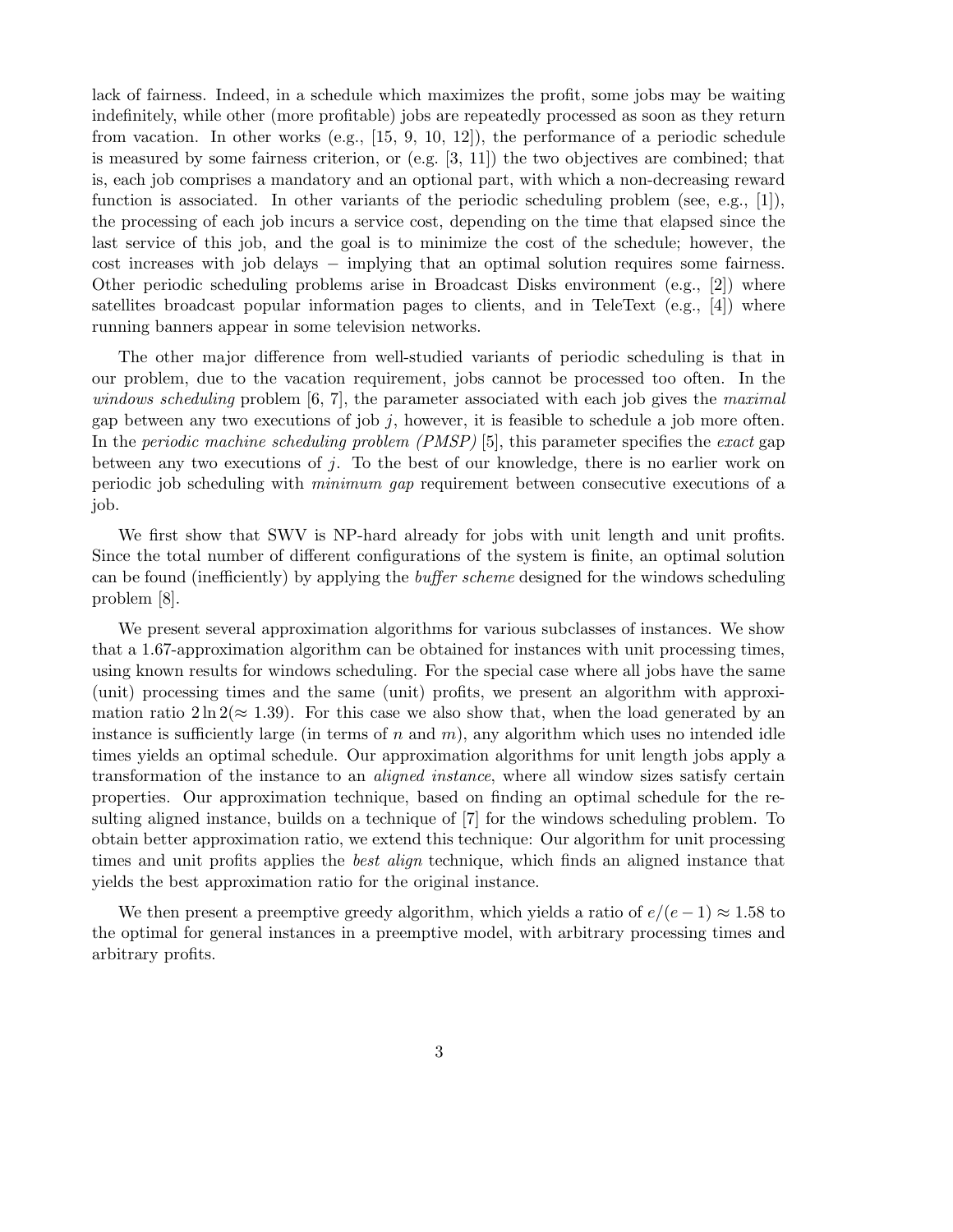## 2 Preliminaries

## 2.1 Definitions and Notation

As mentioned above, each job j is associated with three parameters:  $a_j, b_j$ , and  $p_j$ , denoting the scheduling window (for short, window), the profit, and the processing time of job j, respectively; we assume that these parameters are positive integers. The *load* incurred by job  $j$  is defined as  $\ell(j) = p_j/a_j$ . The best service job j can receive is to be processed for the first time as early as possible, and then whenever it returns from vacation (i.e., no waiting time). Thus, the load of job  $j$  represents the average processing requirement of  $j$  per time unit. The total load of the input is  $L(J) = \sum_{j \in J} \ell(j)$ . In the special case of unit processing times (i.e., for all j,  $p_j = 1$ ), we get that  $\ell(j) = 1/a_j$ , and  $L(J) = \sum_{j \in J} 1/a_j$ . Each job is associated with an additional parameter,  $b_j$ , the profit gained from each execution of job j.

We say that a job j is denser than j' if  $b_j/p_j > b_{j'}/p_{j'}$ , or  $b_j/p_j = b_{j'}/p_{j'}$  and  $j > j'$ . A denser job achieves larger profit per unit time of its execution; the second part of the definition only breaks ties consistently for the whole instance. Let  $J_{\geq j}$  denote the set of jobs at least as dense as j.

To define the profit of a schedule formally, let  $\text{compl}_{T}^{S}(j)$  denote the number of times job j is completed in the first  $T$  time units in schedule  $S$ . The profit of schedule  $S$  is defined as

$$
profit(S) = \liminf_{T \to \infty} \frac{1}{T} \sum_{j=1}^{n} compl_{T}^{S}(j)b_{j}.
$$
 (1)

Note that in calculating the profit of a schedule  $S$  we consider an infinite time horizon; thus,  $profit(S)$  is not affected by changes in a finite part of the schedule.

A schedule is periodic with period q if, for any  $T$ , the jobs scheduled at time  $T$  are the same as the jobs scheduled at time  $T + q$ . From the definition of profit(S) it is not clear that there exists an optimal schedule. However, as we show in Theorem 2.2, for any instance there exists an optimal schedule which is even periodic.

For a schedule S with period q, 'lim inf' in  $(1)$  can be replaced by 'lim' which always exists, and it is actually equal to the value of the remaining expression for  $T = q$ . For a periodic schedule, it is meaningful to consider the load (or, relative frequency) of a job  $j$  in  $S$ , denoted by  $\ell^{S}(j)$ : this is the number of time slots in a period in which j is scheduled, divided by q. Let  $L^{S}(J') = \sum_{j \in J'} \ell^{S}(j)$  denote the load of a set of jobs  $J' \subseteq J$  in a schedule S.

Example: Figure 1 presents two possible schedules on a single machine of an instance consisting of three unit-length jobs  $(i, j, k)$  having windows  $(2, 3, 4)$  (that is, vacations  $(1, 2, 3)$ ) and profits  $(1, 5, 1)$  respectively. Schedule (a) has period 4 and profit (=average profit per time slot)  $(1+5+1+1)/4 = 2$ . Schedule (b) has period 9 and profit  $(5 \cdot 1+3 \cdot 5)/9 = 2.22$ . Note that in the last slot of the period the machine is idle. This idle is inevitable because all the jobs are on vacation during this slot. A simple upper bound for the profit from this instance is  $5/3 + 1/2 + 1/4 = 2.42$ . For the schedule (a), we have  $\ell^{S}(i) = 2/4$ ,  $\ell^{S}(j) = \ell^{S}(k) = 1/4$ , and taking  $J' = \{i, j, k\}, L^{S}(J') = 1$ ; for the schedule (b) we have  $\ell^{S}(i) = 3/9, \ell^{S}(j) = 3/9$ ,  $\ell^{S}(k) = 2/9$ , and  $L^{S}(J') = 8/9$ .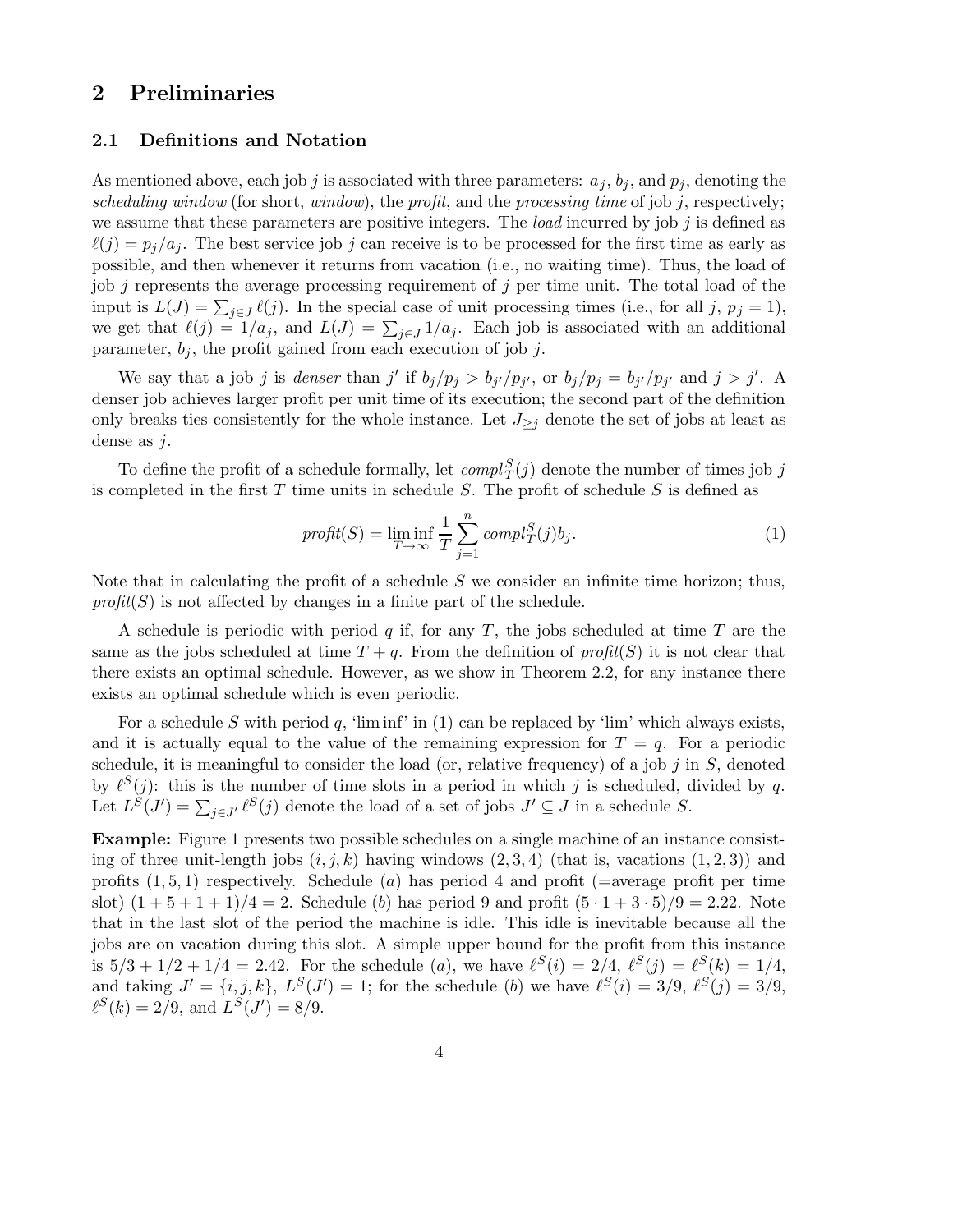

Figure 1: Two possible periodic schedules of the same instance.

## 2.2 NP-Hardness

The hardness of SWV with a single machine, unit profits, and unit processing times is shown by a reduction from the *periodic machine scheduling problem (PMSP)*, which is known to be NP-hard (see in [5]). In PMSP, there is a set of n devices; the j-th device requires maintenance every  $a_j$  time units, where  $\sum_{j=1}^n 1/a_j \leq 1$ . The maintenance of any device takes one time unit, and at any time only one device can be attended. It is assumed that the first maintenance of device j can be done in any of the first  $a_j$  time units. The goal is to find a maintenance schedule that satisfies *exactly* all the requirements, that is, for all  $j$ , device  $j$  is maintained exactly once in any window of  $a_j$  time units.

**Theorem 2.1** SWV is NP-hard, even with a single machine, unit profits and unit processing times.

**Proof:** Given an instance of PMSP with n devices in which the j-th device requires maintenance every  $a_j$  time units, construct an instance of SWV with unit profits, unit processing times, and scheduling windows  $a_j$  for jobs  $j = 1, \ldots, n$ . Since  $\sum_{j=1}^n 1/a_j \leq 1$ , there is a feasible schedule for PMSP if and only if the average profit per time-unit from job j is exactly  $1/a_j$ , that is, if and only if there is a schedule of the SWV instance with average profit  $\sum_{j=1}^{n} 1/a_j$ . Note that  $\sum_{j=1}^{n} 1/a_j$  is the maximal possible profit for this SWV instance, and it is achieved only when each job is processed immediately after it returns from vacation. This implies that the transformation above reduces the NP-hard problem PMSP to SWV.

The SWV instances produced in the above reduction have total load at most 1. In Section 4.2 we characterize several classes of instances with  $L(J) > 1$  for which the SWV problem is solvable in polynomial time.

### 2.3 Optimal Periodic Schedules and an Exponential Algorithm

We first describe an exponential time algorithm that finds an optimal schedule among the periodic ones. Then, based on some insights from this algorithm, we observe that a nonperiodic schedule cannot improve upon the best periodic schedule.

The general buffer scheme [8] is a tool designed for solving optimally the windows scheduling problem. We explain below how it can be modified to solve optimally the problem of scheduling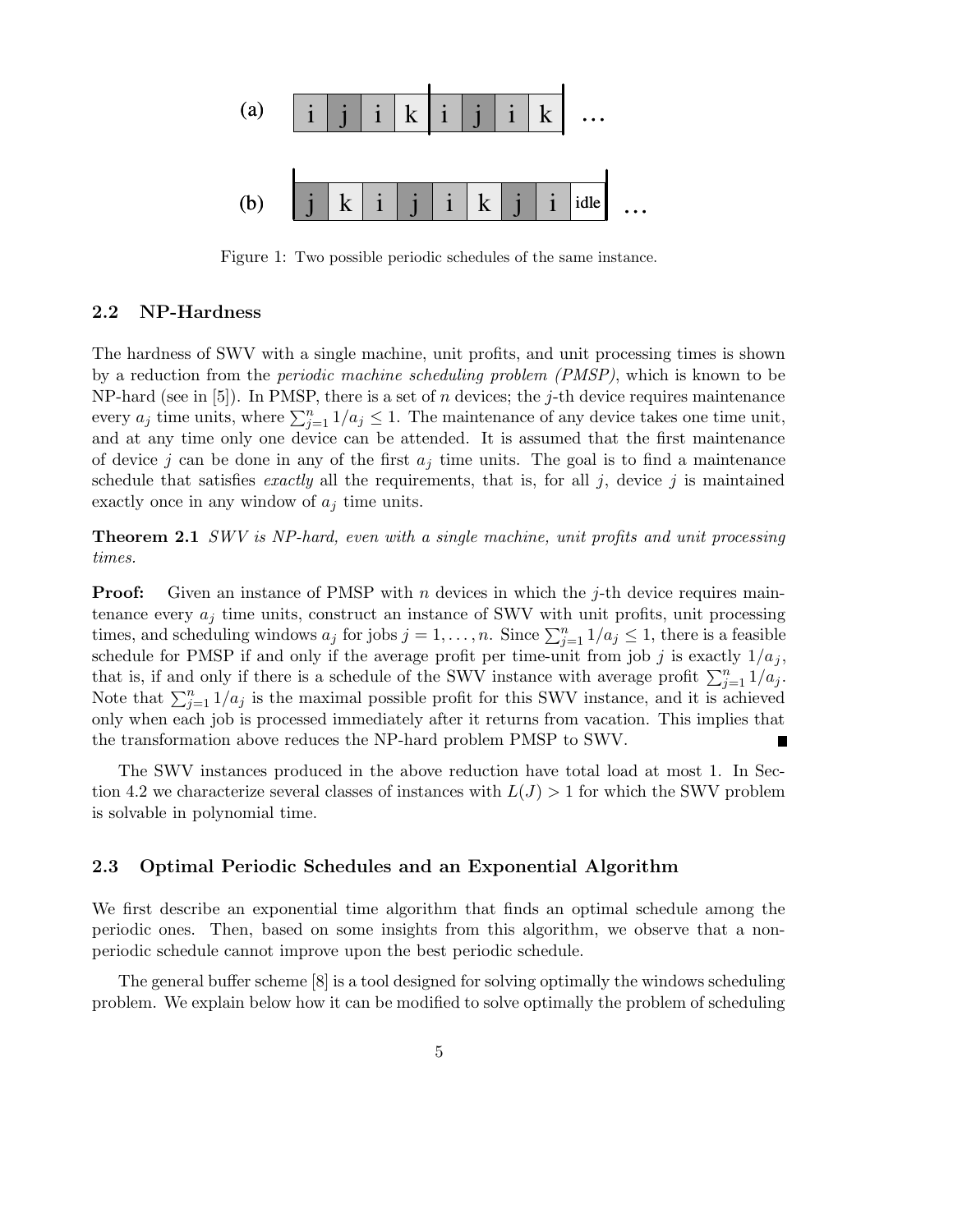with vacations. We consider unit-length jobs and arbitrary profits, however, the algorithm can be easily extended to handle jobs with arbitrary lengths (both preemptive and non-preemptive) similar to the extension for windows scheduling shown in [8]. The buffer scheme is based on representing the system as a nondeterministic finite state machine, in which any directed closed walk corresponds to a valid periodic schedule and vice-versa.

Let  $a^* = \max_j \{a_j\}$ . The state of a schedule is represented using a set of buffers,  $B_0, B_1$ ,  $\ldots, B_{a^*-1}$ . Each job is stored in some buffer. A job is stored in  $B_i$  when i time slots remain till the end of its vacation. Initially, all jobs are ready to be processed so they are all stored in  $B_0$ . In each iteration, the scheme schedules at most m jobs from  $B_0$  and updates the content of the buffers:

- For all  $i > 0$ , all jobs stored in  $B_i$  are moved to  $B_{i-1}$  (note that none of them is scheduled).
- Each scheduled job j is moved from  $B_0$  to  $B_{a_j-1}$  (this ensures that at least  $a_j-1$  time slots will elapse before  $j$  is scheduled again).

Note that the total number of buffer configurations is at most  $\Pi_i a_i$ . In the state machine, each configuration is represented by a vertex, and there is an edge connecting configuration f to configuration g if it is possible to move from the state corresponding to f to the state corresponding to g in a single time slot. Each edge  $e = (f, g)$  has a weight  $b_e$  whose value is the profit gained by moving from  $f$  to  $g$ ; this is the total profit of the jobs selected for execution.

A periodic schedule with period q corresponds to a closed walk of length  $q$  in the state machine. The profit of this schedule is given by the average edge weight along this walk. Note the subtle difference between a walk and a schedule. Since the walk may not contain the initial configuration, during the first q steps of the schedule, the actual configurations may differ from those in the corresponding vertices of the walk. However, if we take a walk, it still generates a feasible schedule, and the correspondence is one-to-one.

To find an optimal periodic schedule, notice that each closed walk can be decomposed into simple cycles. By averaging, the average profit of the best cycle is at most that of the best walk. Thus a cycle with maximal mean weight corresponds to an optimal schedule. Such a cycle can be found by using the classic *Max Cycle Mean* algorithm of Karp [13]. The running time is polynomial in the graph size, which is polynomial in  $\Pi_i a_i$ .

Clearly, this algorithm is applicable only for small instances, however, since the problem is NP-hard, it is unlikely to admit a polynomial time algorithm for general instances.

**Theorem 2.2** Any instance J has an optimal schedule which is periodic.

**Proof:** Let X be the profit of the best periodic schedule obtained by the algorithm above. For a contradiction, assume that for some  $\varepsilon > 0$ , there exists a schedule S with profit at least  $X + 2\varepsilon$ .

Define a configuration at time  $T$  as in the previous algorithm. Since the number of configurations is finite, and the schedule is infinite, there must exist a configuration which appears in S infinitely often at times  $T_1, T_2, \ldots$ . Since the profit of S is strictly larger than  $X + \varepsilon$ , one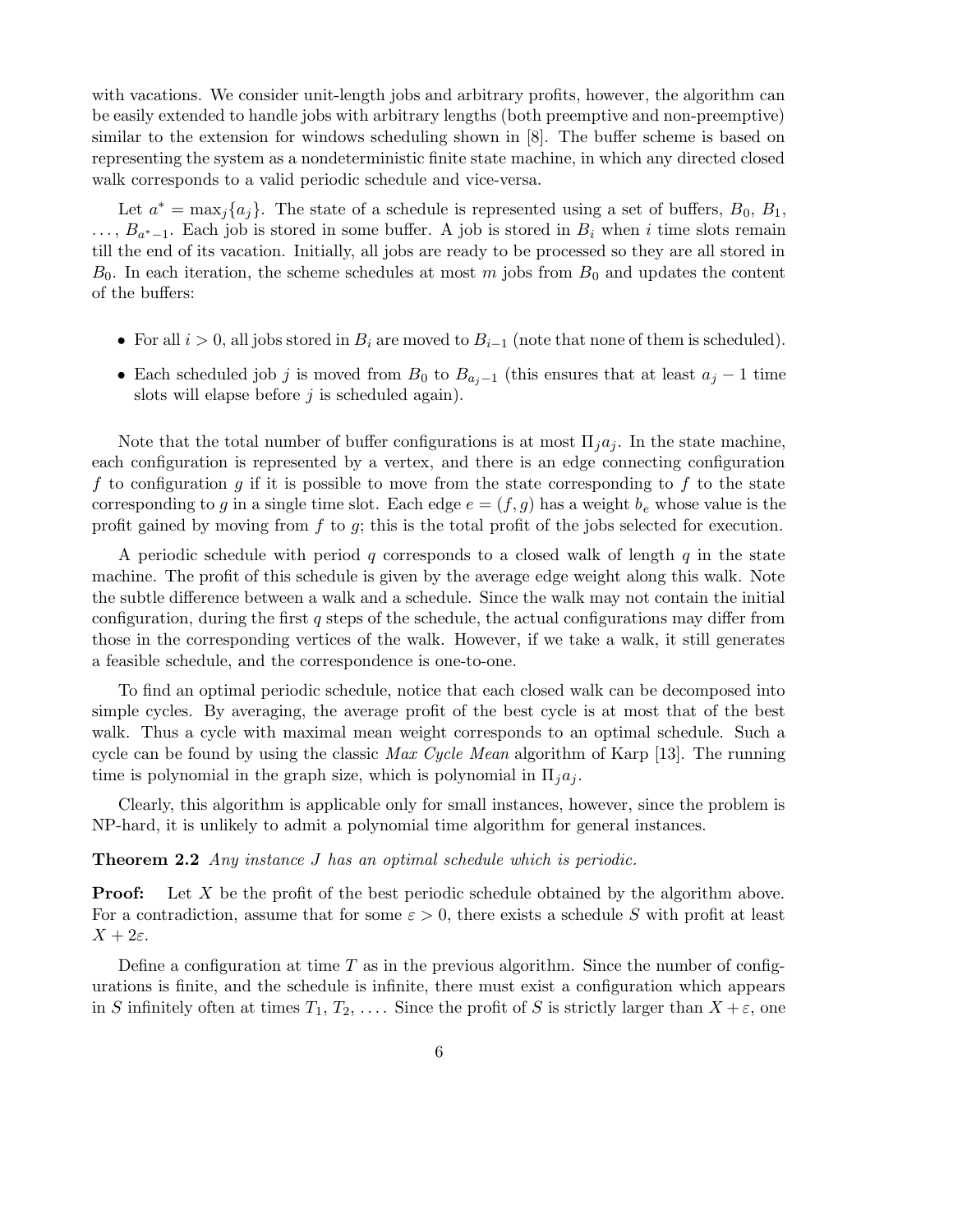of the time intervals between  $T_i$  and  $T_{i+1}$  has profit at least  $X + \varepsilon$ . (In fact, there are infinitely many such time intervals.) By repeating the scheduling section between  $T_i$  and  $T_{i+1}$  we get a periodic schedule with the same profit, which is a contradiction to the assumption that  $X$  is the maximal profit of a periodic schedule.

In the rest of the paper we consider only periodic schedules.

## 2.4 A Technical Lemma

The next lemma is used to compare our schedules to an optimal schedule  $S^*$ . Essentially it asserts that to be R-competitive, it is sufficient to guarantee that in our schedule, for any threshold, the load of jobs denser than the threshold is at least  $1/R$  of their load in some optimal schedule. In fact, it is sufficient to have this condition hold on the average over several schedules.

**Lemma 2.3** Let  $S^*$  be an arbitrary schedule for an instance J and let  $R \geq 1$ .

(i) Suppose that for a schedule  $S$  of  $J$ , and for any job j,

$$
L^{S}(J_{\geq j}) \geq L^{S^*}(J_{\geq j})/R,\tag{2}
$$

then  $\text{profit}(S) \geq \text{profit}(S^*)/R$ .

(ii) Let S be some set of feasible schedules of J, and suppose that the schedule S is selected by some probability distribution over S. Also, assume that  $\text{Exp}_{S \in \mathcal{S}}[L^S(J_{\geq j})] \geq L^{S^*}(J_{\geq j})/R$ . Then one of the schedules  $S \in \mathcal{S}$  satisfies  $\text{profit}(S) \geq \text{profit}(S^*)/R$ .

**Proof:** Recall that the profit of a schedule is the average profit per time slot, and let  $J_{\beta} = \{j \in J \mid b_j \geq \beta\}.$  To show (i) we note that, for any schedule S,

$$
\text{profit}(S) = \int_{\beta \geq 0} L^S(J_\beta) \, d\beta.
$$

To see this, note that each job j contributes to the integral exactly for  $\beta \in [0, b_i]$ , and the contribution is equal to  $l^{S}(j)$ . Now, since (2) holds for all j, it follows that for any  $\beta > 0$ , the set of jobs  $J_\beta$  satisfies  $L^S(J_\beta) \geq L^{S^*}(J_\beta)/R$ . Therefore, profit(S)  $\geq \text{profit}(S^*)/R$ . The proof of  $(ii)$  is similar, since the inequality is linear and thus holds also in expectation.

# 3 Approximating by Aligned Instances

In this section we study a natural approach for handling instances with unit processing times, inspired by previous work on *window scheduling* (see, e.g.,  $[7]$ ). We call an instance *aligned* if there exists an integer q such that for each j,  $a_j = q \cdot 2^{\alpha_j}$  for some integer  $\alpha_j \geq 0$ , or  $a_j = 1$ . (Note that this generalizes the case where all the windows are powers of 2.) The following result is due to [7].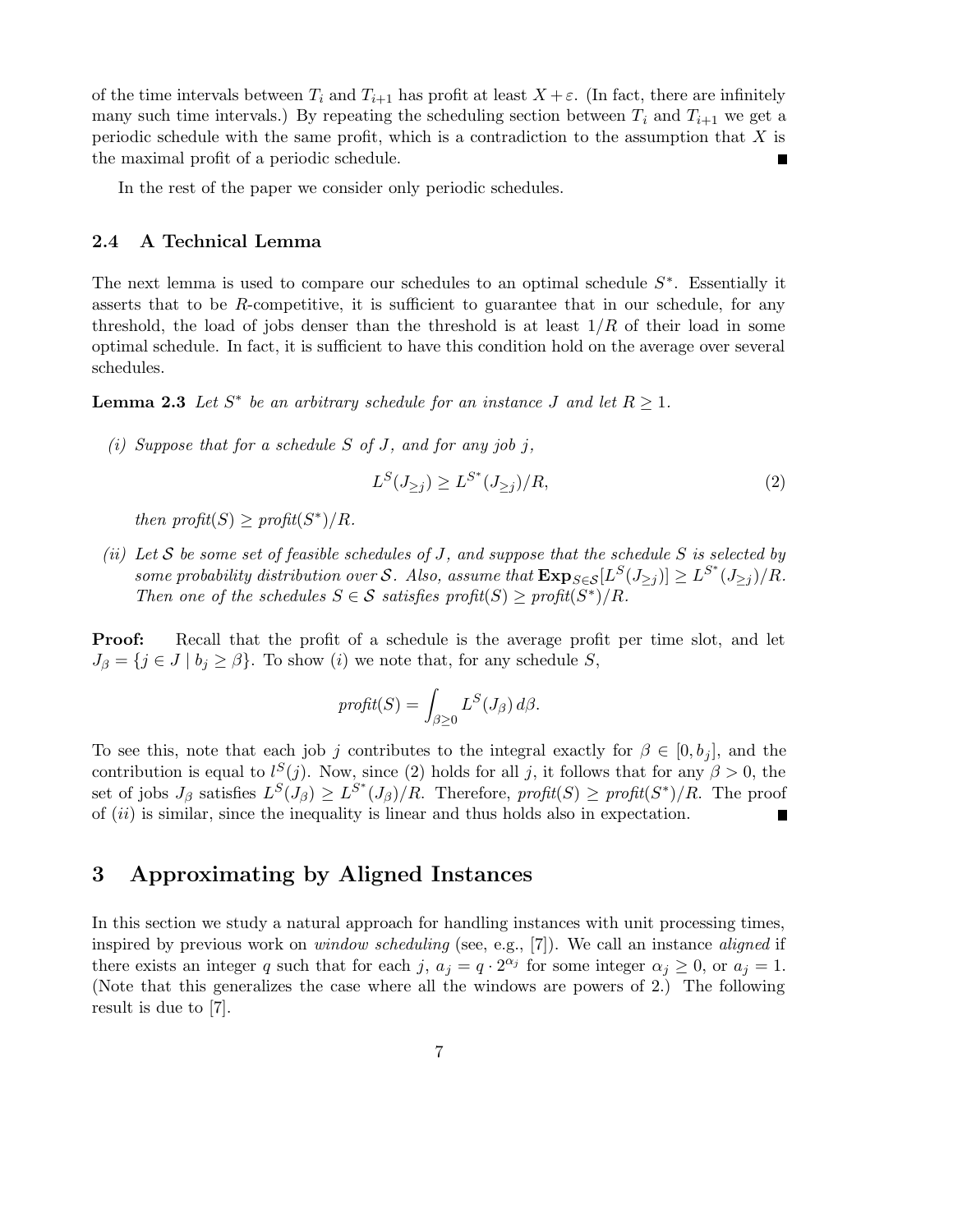**Theorem 3.1** An optimal solution for an aligned instance can be computed in polynomial time.

For completeness, we describe such an optimal solution.

Schedule the jobs in order of increasing windows, always keeping the period of the schedule equal to the maximal window processed so far. The machines are utilized in an arbitrary order. When a new job is processed, if needed, increase the period by doubling the period and repeating the current schedule, until the period is equal to the currently processed window. Then, if possible, schedule the current job in an empty slot on some machine. Otherwise, if the current job has a bigger profit than some of the scheduled jobs, run this job in a slot of the scheduled job with the smallest profit. (This job can still remain scheduled in some other slots, due to a possible previous doubling of the period.)

An alternative view of this schedule S will be useful. Let  $j$  be the densest job such that  $L(J_{\geq j}) \geq m$ . Then the schedule above has the property that all jobs j' denser than j are scheduled as often as possible, i.e.,  $\ell^{S}(j') = \ell(j')$ , and no jobs lighter than j occur in the schedule. The borderline job  $j$  is scheduled in all the remaining slots.

Note the solution described above works also if we start not with an empty schedule but with some schedule with period  $q$ , where some slots are already used by other jobs, assuming that the jobs are sufficiently dense (e.g., in the case of unit jobs and unit profits, where we use this observation).

It follows that a simple 2-approximation algorithm can be achieved by rounding the window of each job to the next higher power of 2 and using the optimal algorithm for aligned instances. (And this is no better than 2-approximation: Consider an instance with a single job with  $a_j = 2^{\alpha} + 1$  for a large  $\alpha$ .)

Below we give an algorithm that refines this idea and achieves better approximation ratio. This algorithm is deterministic: Randomization is used only in the analysis.

## 3.1 A 5/3-approximation Algorithm

## Algorithm SimpleAlign

Produce instance  $J'$  where any window  $a_j > 1$  is rounded up to the next power of 2. Produce instance  $J''$  where any window  $a_j > 1$  is rounded up to the next number of the form  $3 \cdot 2^{\alpha}$ , for some integer  $\alpha \geq 0$ . Find an optimal schedule  $S'$  for  $J'$ . Find an optimal schedule  $S''$  for  $J''$ . Choose the better of  $S'$  and  $S''$ .

**Theorem 3.2** SIMPLEALIGN is a 5/3  $\approx$  1.67 approximation algorithm for unit processing times and arbitrary profits.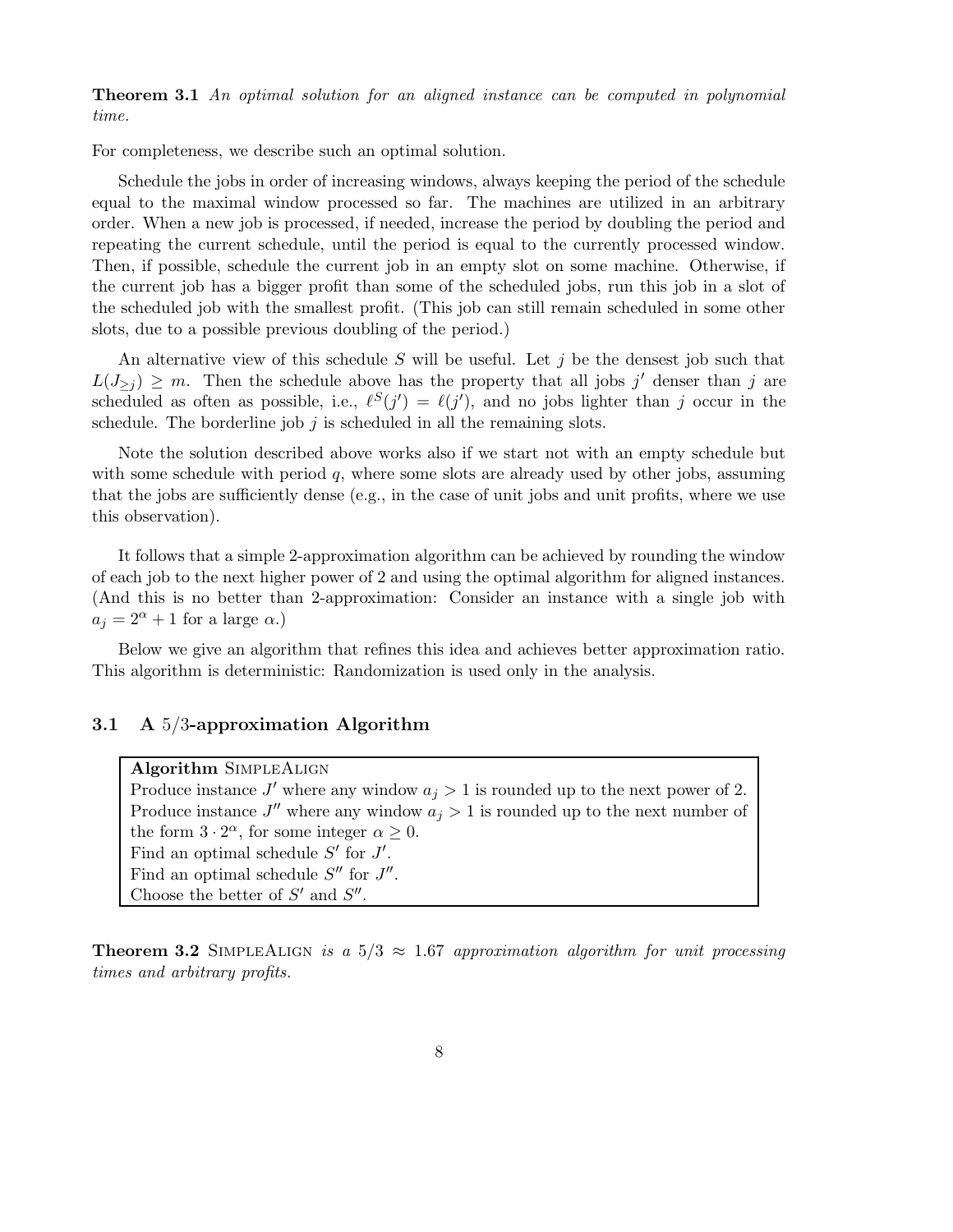**Proof:** Using Theorem 3.1, SIMPLEALIGN runs in polynomial time.

Consider a distribution which chooses S' with probability  $2/5$  and S'' with probability  $3/5$ . We prove that the condition of Lemma 2.3 is satisfied with  $R = 5/3$ . We use the following claim, where by  $\ell^{J'}(j)$  we denote the load of a job j rounded as in the instance  $J'$ , and similarly for  $\ell^{J''}$  and  $J''$ .

Claim 3.3 For any job j,  $\frac{2}{5}$  $\frac{2}{5} \ell^{J'}(j) + \frac{3}{5}$  $\frac{3}{5} \ell^{J''}(j) \ge \ell(j)/R.$ 

Proof: We consider two cases:

(i) If for some integer  $\alpha$ ,  $2^{\alpha+1} \le a_j \le 3 \cdot 2^{\alpha}$ , then

$$
\frac{2}{5} \ell^{J'}(j) + \frac{3}{5} \ell^{J''}(j) \ge \frac{2}{5} \cdot \frac{1}{2^{\alpha+2}} + \frac{3}{5} \cdot \frac{1}{3 \cdot 2^{\alpha}} = \frac{3}{5 \cdot 2^{\alpha+1}} \ge \frac{\ell(j)}{R}
$$

.

 $\blacksquare$ 

(ii) Otherwise, for some integer  $\alpha$ ,  $3 \cdot 2^{\alpha} < a_j < 2^{\alpha+2}$ , in which case

$$
\frac{2}{5} \ell^{J'}(j) + \frac{3}{5} \ell^{J''}(j) \ge \frac{2}{5} \cdot \frac{1}{2^{\alpha+2}} + \frac{3}{5} \cdot \frac{1}{3 \cdot 2^{\alpha+1}} = \frac{1}{5 \cdot 2^{\alpha}} \ge \frac{\ell(j)}{R}.
$$

Now, given an optimal schedule  $S^*$  and a job j, we prove that Lemma 2.3 can be applied here. We distinguish between two cases.

- (a) First, assume that both  $L^{S'}(J_{\geq j}) < m$  and  $L^{S''}(J_{\geq j}) < m$ . Then  $L^{S'}(J_{\geq j}) = \sum_{j \in J_{\geq j}} \ell^{J'}(j)$ , by the construction of an optimal schedule for aligned instances, and similarly for  $S''$ . From Claim 3.3, we obtain  $\mathbf{Exp}[L^S(J_{\geq j})] \geq L(J_{\geq j})/R \geq L^{S^*}(J_{\geq j})/R$ .
- (b) Otherwise it must be the case that  $L^{S'}(J_{\geq j}) = m$  or  $L^{S''}(J_{\geq j}) = m$  (note that the load in a schedule cannot be larger than m). Either way, it implies that  $L(J_{\geq j}) \geq m$  in the original instance. In both  $J'$  and  $J''$ , the size of each window is at most doubled, therefore  $L^{S'}(J_{\geq j}) \geq m/2$  and  $L^{S''}(J_{\geq j}) \geq m/2$ . Then the average load is bounded by  $\exp[L^{S}(J_{\geq j})] \geq 2/5 \cdot m + 3/5 \cdot m/2 = 7m/10 \geq m/R \geq L^{S^*}(J_{\geq j})/R$ .

The proof is completed by an application of Lemma 2.3.

We remark that our analysis of SIMPLEALIGN is tight. Suppose that, for a large  $\alpha$ , we have two jobs with windows  $2 \cdot 2^{\alpha} + 1$  and  $3 \cdot 2^{\alpha} + 1$ , with unit weight. In the optimal schedule, the load is close to  $5/(6 \cdot 2^{\alpha})$ . In J', the rounded windows are both  $4 \cdot 2^{\alpha}$  and the load in S' is  $1/(2 \cdot 2^{\alpha})$ . In J'', the rounded windows are  $3 \cdot 2^{\alpha}$  and  $6 \cdot 2^{\alpha}$ , thus the load in S'' is also  $1/(2 \cdot 2^{\alpha})$ . The ratio for a large  $\alpha$  approaches  $\frac{5}{6}/\frac{1}{2} = 5/3$ .

The following theorem shows an interesting consequence for instances with unit profit, where we can compare against the load of the instance instead of the optimal schedule.

**Theorem 3.4** For any instance J with unit profits, the load achieved by SIMPLEALIGN is at least  $0.6 \cdot L(J)$ . In particular, if  $L(J) \geq 5m/3$ , it produces the optimal schedule with a full profit.

Proof:  $S'(J) = m$  or  $L^{S''}(J) = m$ , we are done. Otherwise  $L^{S'}(J) = L(J')$  and  $L^{S''}(J) = L(J'')$ , by the construction of an optimal schedule for aligned instances, and From Claim 3.3, summing over all jobs, we obtain  $\mathbf{Exp}[L^S(J)] \ge L(J)/R = 0.6 \cdot L(J)$ .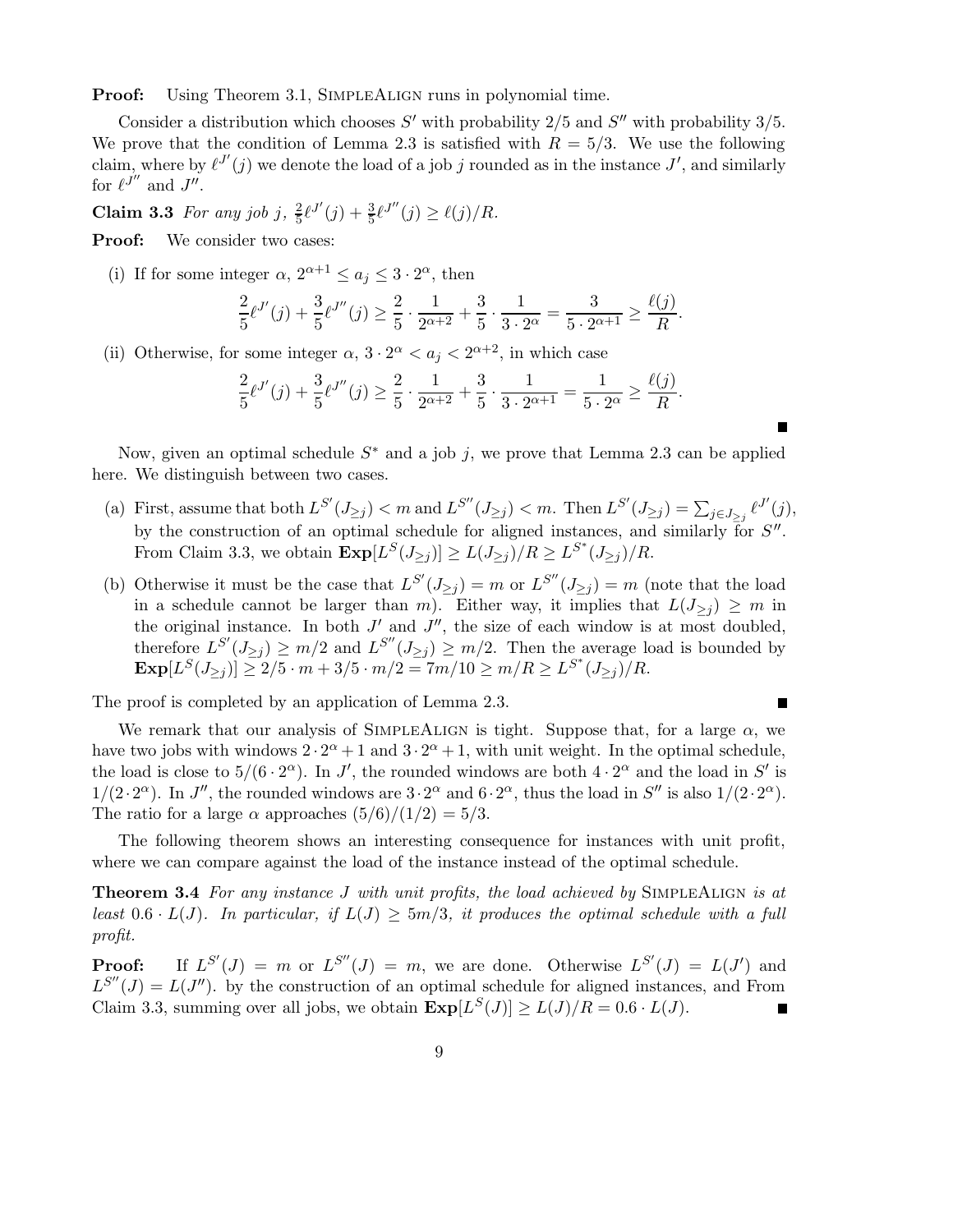## 4 Unit Processing Times and Unit Profits

In this section we consider the special case where all jobs have the same (unit) processing times and the same (unit) profit. Thus, the average profit is equal to the load of the schedule. In particular, if the schedule has no idle time, it is optimal. By Theorem 2.1 the problem is NP-hard already for this case even on a single machine.

## 4.1 A 1.39-approximation Algorithm

As in Section 3, we use in our algorithm *aligned instances*; however, instead of using two schedules with periods 2 and 3 times a power of 2, the next algorithm uses one of  $k$  schedules with periods  $q = k + 1, k + 2, \ldots, 2k$  times a power of 2. For a large but constant k, the approximation ratio approaches  $2 \ln 2 \approx 1.39$ . The jobs with large windows are rounded similarly to the rounding in Section 3.1.

The idea of using more than two schedules as in Section 3.1 faces several difficulties. First, we cannot use the same argument as in Theorem 3.2, case (b) in the proof. When we have more rounded instances and only one of them has a full load of big jobs, the obtained ratio is not sufficiently good. This is the reason why we can analyze the algorithm in this section only for jobs with unit profit.

Another obstacle is that we need to handle the jobs with windows smaller than k. These jobs are handled separately. Given a constant  $q$  and a set of jobs with windows at most  $q$ , we find an optimal schedule with period  $q$  in polynomial time. If the number of machines is constant, then the number of such schedules is constant and we can find an optimal one simply by exhaustive search.

For arbitrary m, we can use, e.g., Lenstra's polynomial algorithm for integer programming in fixed dimension (see [14]), similarly to its other applications in scheduling. Since q is a constant, we have a constant number of job types specified by their windows, and for each type of jobs we have a constant number of patterns specifying in which time slots it runs. The variables of the integer program correspond to the number of jobs of each type following each pattern; the number of these variables is a constant exponential in  $q$ . The constraints specify that (i) the number of scheduled jobs of each type equals to the number of such jobs in the instance, and that (ii) the number of jobs scheduled in any given time unit is at most  $m$ .

Formally, we number the patterns by  $1, \ldots, Q$ , where  $Q \leq 2^q$ . Let  $P_i$  denote the set of slots associated with pattern *i*, and  $r_i = |P_i|$  is the profit of pattern *i*. Also, denote by  $Invalid_j$  the set of patterns which are invalid for type  $j$  (due to vacation constraints), and let  $x_{ij}$  denote the number of jobs of type j that follow pattern i. Finally,  $n_j$  is the number of jobs of type j,  $1 \leq j \leq q$ . Then the integer program can be formulated as follows.

$$
(IP) \quad \max_{s.t.} \quad \sum_{i} r_i \sum_{j} x_{ij} \quad \text{for } j = 1, ..., q
$$
\n
$$
\sum_{j} \sum_{\{i \mid \ell \in P_i\}} x_{ij} \le m \quad \text{for } \ell = 1, ..., q
$$
\n
$$
x_{ij} = 0 \quad \text{for all } j, i \in \text{Invalid}_j
$$
\n
$$
x_{ij} \in \{0, 1, ..., n_j\} \quad \text{for all } j, i \notin \text{Invalid}_j
$$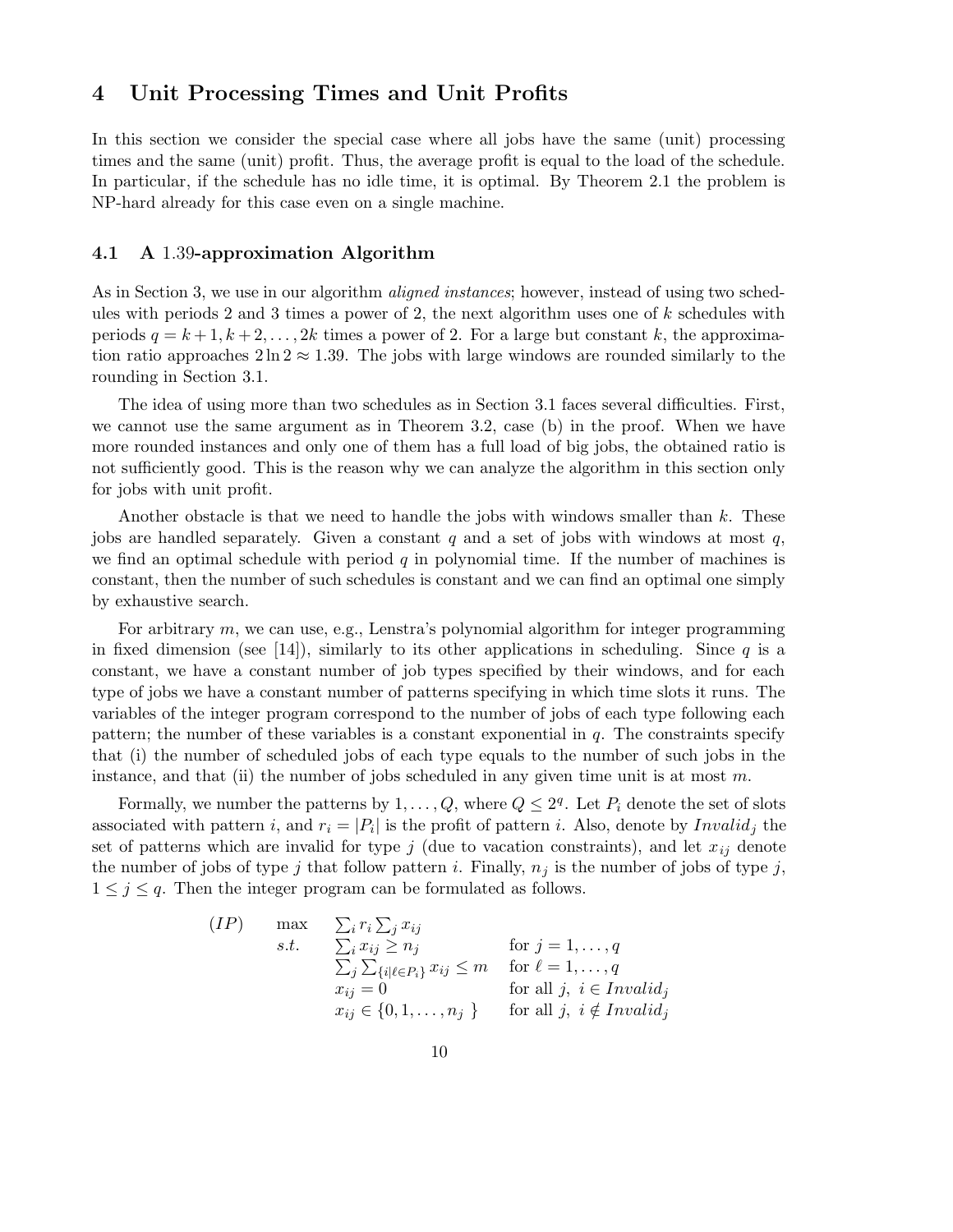Feasible integral solutions then correspond to schedules in a straightforward way. Given an instance, the integer program can be produced in linear time, and solved in time polylogarithmic in n and m, with a multiplicative constant doubly exponential in  $q$ . This follows from the fact that the time complexity of Lenstra's algorithm is exponential in the dimension of the program, but polynomial in the logarithms of the coefficients. In the above IP, the dimension is  $O(2^q)$  and the coefficients are bounded by  $\max\{n, m\}$ <sup>1</sup>

### Algorithm BESTALIGN

Let  $\varepsilon > 0$  be given. Let  $K = \lfloor 1/\varepsilon \rfloor$ . For all  $k \in \{K, 4K, \ldots, 4^xK, \ldots, 4^KK\}$  do For all  $q = \{k+1, k+2, \ldots, 2k\}$  do Let  $J'$  be the set of jobs with windows at most  $k/4$ . Let  $J''$  be the set of jobs with windows larger than  $k$ . Generate from  $J''$  the aligned instance  $J'''$  by rounding up the window of each job to the next number of the form  $q2^{\alpha}$ , for some integer  $\alpha \geq 0$ . Find the best schedule with period  $q$  for  $J'$ . Schedule  $J'''$  in the remaining slots, using an optimal algorithm for aligned instances. Output the best schedule over all values of  $k$  and  $q$ .

**Theorem 4.1** BESTALIGN is  $(2 \ln 2 + O(\varepsilon))$ -approximation algorithm for the jobs with unit processing times and unit profits. In other words, there exists an R-approximation algorithm for any  $R > 2 \ln 2 \approx 1.39$ .

**Proof:** We first note that BESTALIGN can be implemented in polynomial time. Indeed, by the above discussion, we can find in polynomial time an optimal schedule for  $J'$ , since  $q$ is a constant depending on  $\varepsilon$ . Also, we can schedule optimally the aligned instance  $J''$ , using Theorem 3.1.

Let  $S^*$  be an optimal schedule for a given instance. For the proof, fix a value of  $k$  among those used in the algorithm, so that the contribution of the jobs with windows between  $k/4$ and k to  $L(S^*)$  is at most  $\varepsilon \cdot L(S^*)$ . Since there are  $\lceil 1/\varepsilon \rceil + 1$  choices of k, one of them has a sufficiently small contribution. This defines the sets of jobs  $J'$  and  $J''$ . Let  $S'$  and  $S''$  denote the schedule  $S^*$  restricted to  $J'$  and  $J''$ , respectively, i.e., all the other jobs are simply removed from the schedule.

For any q, let  $S_q$  be the schedule generated by BESTALIGN for this choice of q and for k fixed as above. If any of  $S_q$  has load m, it is optimal for J and the theorem follows. Thus, for the remaining proof we can assume that  $S_q$  always schedules all the jobs in  $J'''$  with their maximal load, i.e.,  $L^{S_q}(J''') = L(J''')$ .

We prove that one of the schedules  $S_q$  has load at least  $3/4 \cdot L^{S'}(J') + L(J'')/(2 \ln 2 + O(\varepsilon)).$ 

<sup>&</sup>lt;sup>1</sup>In fact, among the jobs with windows at most  $q$ , the algorithm schedules only those whose windows are at most  $k/4$ .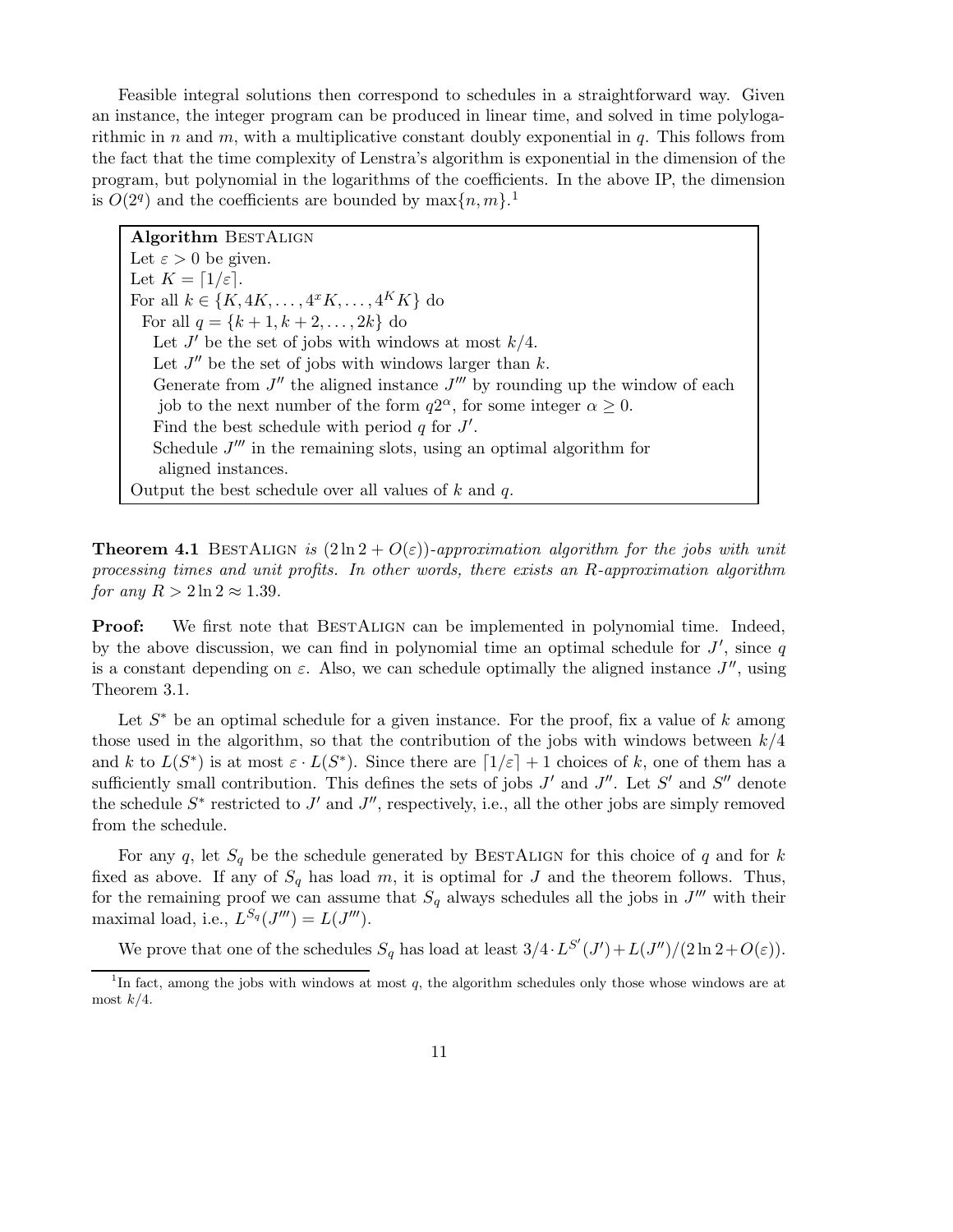The theorem then follows since, by the choice of k,  $L^{S^*}(J) \leq (1+O(\varepsilon))(L^{S'}(J') + L^{S''}(J'')$ ; furthermore,  $L^{S''}(J'') \leq L(J'')$ , and  $2 \ln 2 > 4/3$ .

The schedule generated by BESTALIGN for  $J'$  has load at least 3/4 of  $L(S')$ : Indeed, if we take in S' a segment of length  $q - k/4$  with the maximal load and append to it  $k/4$  empty slots, we get a schedule with period q and load at least  $3/4$  of  $L(S')$ . The optimal schedule for  $J'$  with period  $q$  chosen by BESTALIGN has at least the same load.

Now we complete the proof of the theorem by showing that for some distribution over the schedules  $S_q$ ,  $\mathbf{Exp}[L^{S_q}(J''')] \ge L(J'')/(2 \ln 2 + O(\varepsilon))$ . Define the probability distribution so that the probability of choosing  $S_q$  is  $\pi_q = X/(q-1)$ , where X is chosen so that the sum of the probabilities is 1, i.e.,

$$
\left(\frac{1}{k} + \ldots + \frac{1}{2k - 1}\right)X = 1.
$$
\n<sup>(3)</sup>

We proceed with the proof job by job, as in Theorem 3.2. Since  $S_q$  schedules all the jobs with maximal rate, it is sufficient to prove for each job j that its expected load in  $J'''$  (i.e., after rounding) is at least  $\ell(j)/(2 \ln 2+O(\varepsilon))$ . Assume that the integers  $\alpha \geq 0$  and  $t \in \{k, \ldots, 2k-1\}$ satisfy  $t2^{\alpha} < a_j \le (t+1)2^{\alpha}$  (for each j, there exist unique values of t and  $\alpha$ ). Then the average load of j in  $J'''$  is

$$
\sum_{q=k+1}^{t} \pi_q \cdot \frac{1}{q2^{\alpha+1}} + \sum_{q=t+1}^{2k} \pi_q \cdot \frac{1}{q2^{\alpha}} = t \left( \sum_{q=k+1}^{t} \pi_q \cdot \frac{1}{2q} + \sum_{q=t+1}^{2k} \pi_q \cdot \frac{1}{q} \right) \frac{1}{t2^{\alpha}}
$$
  
 
$$
\geq t \left( \sum_{q=k+1}^{t} \pi_q \cdot \frac{1}{2q} + \sum_{q=t+1}^{2k} \pi_q \cdot \frac{1}{q} \right) \ell(j).
$$

It remains to bound the coefficient on the right-hand side. By the definition of  $\pi_q$ , we have

$$
\frac{\pi_q}{q} = \frac{X}{(q-1)q} = \left(\frac{1}{q-1} - \frac{1}{q}\right)X.\tag{4}
$$

Using (4) and telescoping the sums we have

$$
t\left(\sum_{q=k+1}^{t} \pi_q \cdot \frac{1}{2q} + \sum_{q=t+1}^{2k} \pi_q \cdot \frac{1}{q}\right) = tX\left(\frac{1}{2k} - \frac{1}{2t} + \frac{1}{t} - \frac{1}{2k}\right) = \frac{X}{2}.
$$

Using  $(3)$ , we have

$$
\frac{2}{X} = 2\left(\frac{1}{k} + \ldots + \frac{1}{2k-1}\right) \le 2\int_{k}^{2k} \frac{dx}{x} + \frac{2}{k} = 2(\ln(2k) - \ln k) + \frac{2}{k} \le 2\ln 2 + O(\varepsilon).
$$

This completes the proof of the theorem.

By a similar example as for SimpleAlign, we can show that our analysis of BestAlign is tight.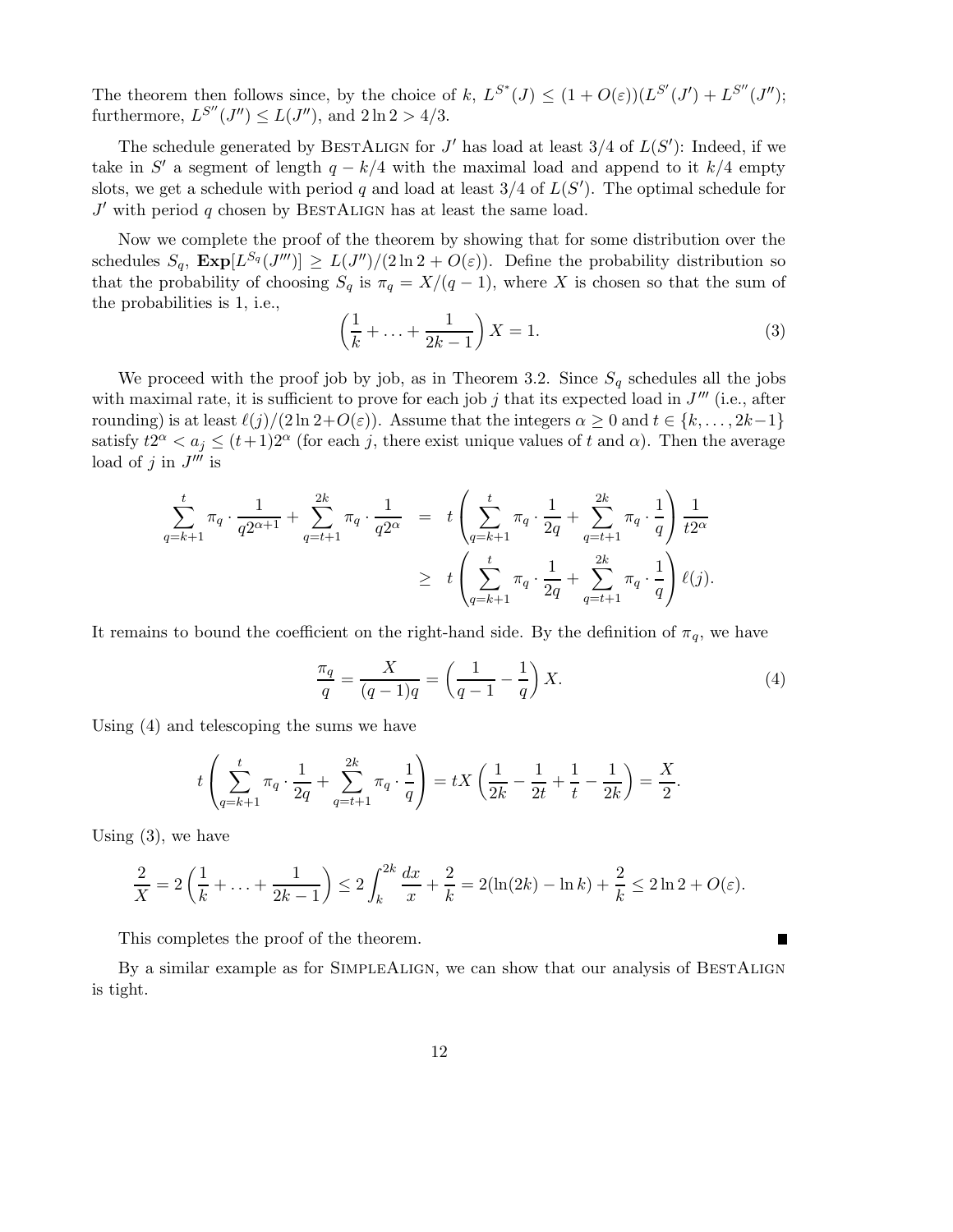## 4.2 Instances with Large Load

In the case where  $p_j = b_j = 1$ , the goal is to maximize the utilization of the machines. A simple observation is that the best one can expect to achieve is a schedule in which the machines are busy all the time. In this section we focus on two cases where such a schedule can be generated.

Theorem 3.4 shows that if  $L(J) \geq 5m/3$ , then SIMPLEALIGN produces a schedule with load m. The next theorem gives a (generally more restrictive) condition under which any greedy algorithm is optimal for scheduling jobs with unit lengths and unit profits. In the resulting schedule, we get full utilization of all machines. In other words, no machine is ever idle, regardless of the jobs selected to be scheduled at any time slot.

**Theorem 4.2** Suppose that  $n = km + r$  for some  $r < m$  (i.e.,  $k = |n/m|$  and  $r = n \mod m$ ). If  $L(J) > mH_k - 1 + (r + 1)/(k + 1)$  then any algorithm with no intended idle times achieves the optimal profit. In particular, for  $m = 1$ , the condition is  $L(J) > H_{n+1} - 1$ .

**Proof:** We show that if a machine is idle,  $L(J)$  must be small. Assume that some machine is idle for the first time at t. Thus, none of the  $n$  jobs is available, meaning that all jobs are either processed on the other machines or on vacation. Order the jobs by the last execution up to time t, including possible executions on the other  $m-1$  machines at time t. The last  $m-1$  jobs in this order are possibly executed at time t, we have no bound on their vacation, so each can contribute as much as 1 to  $L(J)$ . The previous m jobs in this order are scheduled no later than at time  $t - 1$ , they are on vacation at time t, thus they have  $a_j \geq 2$  and contribute at most  $1/2$  each to  $L(J)$ . Similarly, the previous m jobs are scheduled no later than at time  $t-2$  and contribute at most 1/3 each to  $L(J)$ , and so on. The last  $r+1$  jobs contribute at most  $1/(k+1)$  each. Thus, the total load of the input is

$$
L(J) \le m - 1 + m\left(\frac{1}{2} + \frac{1}{3} + \ldots + \frac{1}{k}\right) + \frac{r+1}{k+1} = mH_k - 1 + \frac{r+1}{k+1}.
$$

Therefore,  $L(J) > mH_k - 1 + (r+1)/(k+1)$  implies that there is no idle time.

#### $\blacksquare$

## 5 A Greedy Algorithm for Preemptive Scheduling

We describe below a simple greedy algorithm which improves upon the algorithm in Section 3.

This algorithm works also for arbitrary-length jobs in the following preemptive model. A job may be preempted at any time and the execution of a preempted job can be resumed at any time; the vacation-constraint refers only to the gaps between *different* executions of a job. Thus the job cannot be scheduled during  $a_j - p_j$  time steps following its completion. Note that this corresponds to the motivation of surveillance camera scheduling.

We can also consider an alternative preemptive model where the restriction is weaker, namely, any two times when a job j starts differ by at least  $a_j$ . The greedy algorithm and our analysis are valid also in this model.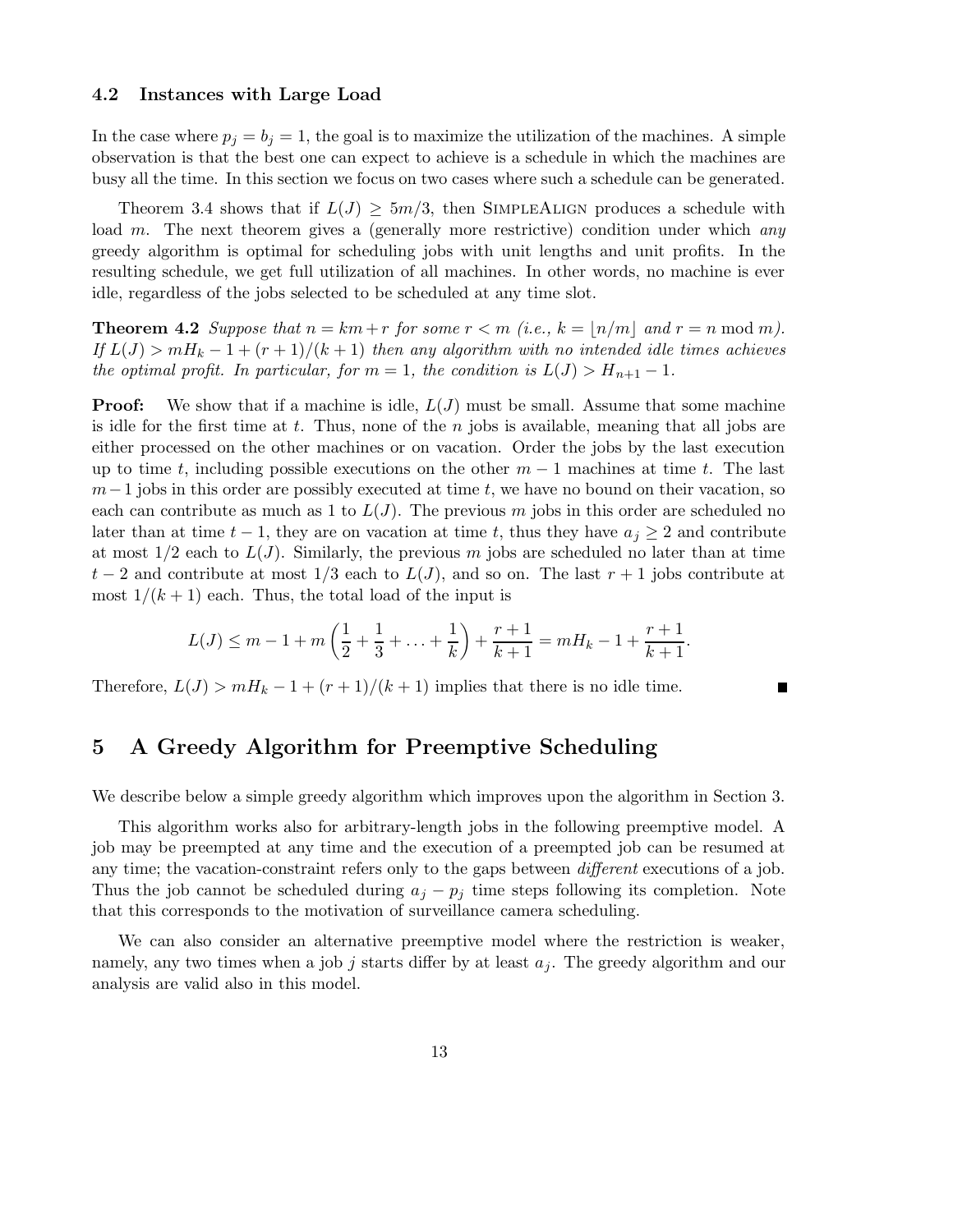#### Algorithm GREEDY

At any time t, schedule for one time unit the  $m$  densest available jobs. (Recall that m is the number of machines.)

It is easy to see that Greedy always generates a periodic schedule, as the possible number of different states is finite.

**Theorem 5.1** GREEDY is an  $e/(e-1)$ -approximation algorithm.

**Proof:** Sort the jobs in non-decreasing order of the ratio  $b_j/p_j$ . Using this order renumber the jobs such that  $J_1$  is the lightest and  $J_n$  is the densest. Let S be the schedule of Greedy, then we define  $L^{S}(J_{>j}) = L^{S}(J_{\geq j+1})$ . We use in the proof the next two Claims.

**Claim 5.2** For any job j, 
$$
\frac{\ell^S(j)}{\ell(j)} \geq 1 - \frac{L^S(J_{>j})}{m}
$$
.

**Proof:** If the distance between two executions of j in S is  $a_j + d$ , then dense jobs must occupy d out of  $a_j + d$  time slots; note that this holds in both models of preemptive scheduling. Considering the average of all executions of j, we obtain  $L^{S}(J_{>j})/m \geq d/(a_j + d)$ . Now, we have that  $\ell^{S}(j)/\ell(j) = a_j/(a_j + d) = 1 - d/(a_j + d)$ . This completes the proof.

**Claim 5.3** For any job j, 
$$
\frac{L^S(J_{\ge j})}{m} \ge 1 - e^{-L(J_{\ge j})/m}
$$
.

**Proof:** We prove the claim using backward induction on j. Specifically, we show that if the claim holds for  $J_{\geq j}$ , then it also holds for  $J_{\geq j}$ .

For the base case we take  $j = n$  (i.e., the densest job), then  $J_{>j}$  is empty and the claim trivially holds.

Now, assume that the claim holds for  $J_{>j}$ , and let  $x = L(J_{>j})/m$ ,  $y = L^{S}(J_{>j})/m$  and  $z = \ell(j)/m$ . By the induction hypothesis and Claim 5.2, we have

$$
\frac{L^S(J_{\ge j})}{m} = \frac{L^S(J_{>j})}{m} + \frac{\ell^S(j)}{m}
$$
  
\n
$$
\ge y + z(1 - y) = y(1 - z) + z
$$
  
\n
$$
\ge (1 - e^{-x})(1 - z) + z = 1 - e^{-x}(1 - z)
$$
  
\n
$$
\ge 1 - e^{-x}e^{-z} = 1 - e^{-L(J_{\ge j})/m}.
$$

The third inequality follows from the fact that  $e^{-z} \geq 1-z$  for all  $z \geq 0$ , and the last equality holds since  $L(J_{\geq j})/m = x + z$ .

To complete the proof of the theorem, let  $x = L(J_{\ge j})/m$ . If  $x \ge 1$ , then we have  $L^{S}(J)/m \ge 1$  $1-e^{-1}$ , from Claim 5.3. We are done, since the optimum (i.e., the load in  $S^*$ ) is at most m.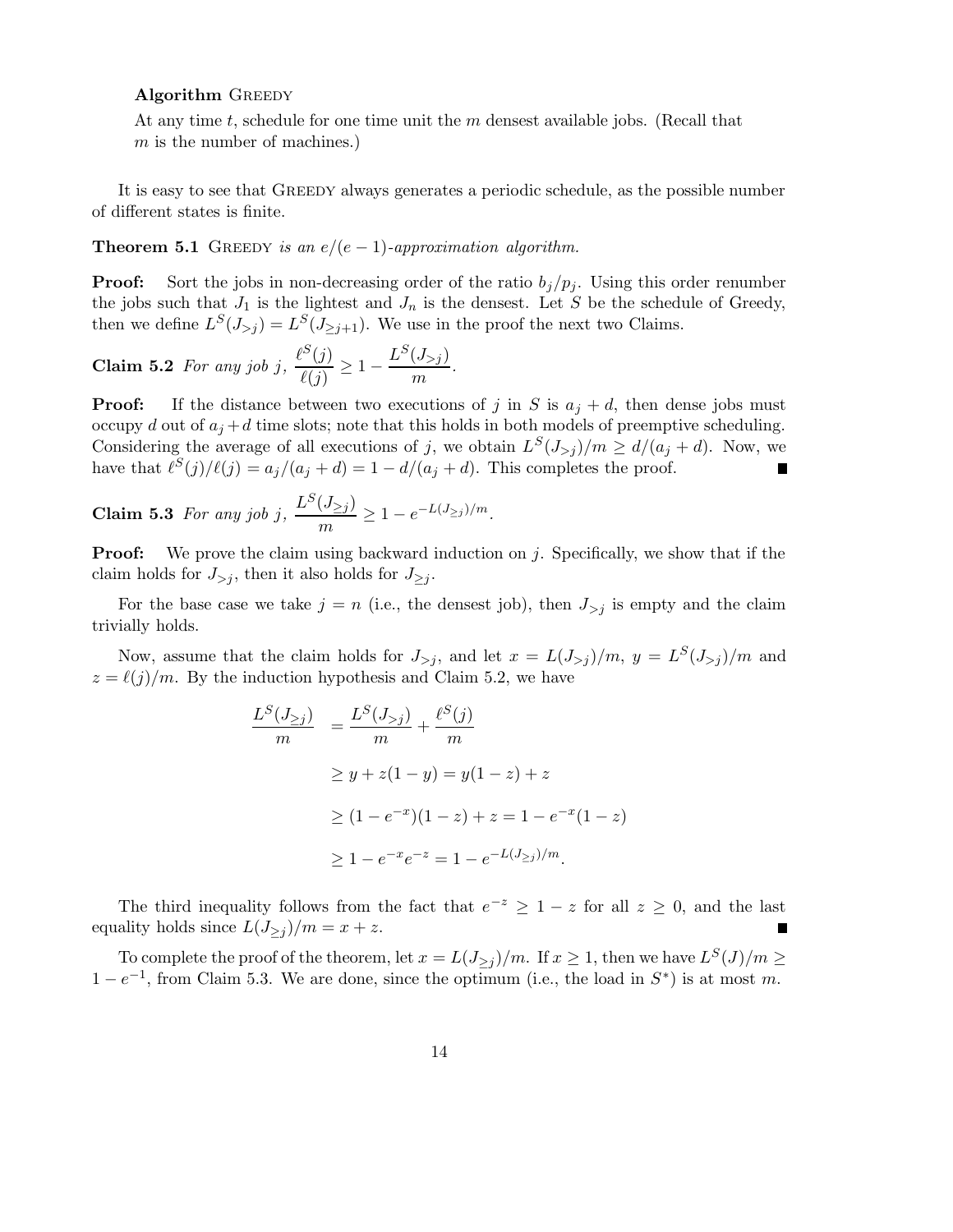Otherwise,  $1 - e^{-x} \ge (1 - e^{-1})x$  for  $0 \le x \le 1$ , as the left-hand side is a concave function right-hand side is linear and at  $x = 0$  and  $x = 1$  equality holds. Thus, from Claim 5.3, we have,  $L^{S}(J_{\geq j}) \geq (1 - e^{-1})L(J_{\geq j}) \geq (1 - e^{-1})L^{S^*}(J_{\geq j})$ , and we are done as well.

Finally, using Lemma 2.3, the ratio is at most  $1/(1-e^{-1})=e/(e-1)$ .

Г

We now show that our analysis of GREEDY is tight: In fact,  $e/(e-1) \approx 1.58$  is a lower bound for Greedy already for unit-length jobs. Consider the following example. Let a be an integer and let  $A = \{a+1, a+2, ..., \lfloor ea \rfloor\}$ . We have  $\sum_{i \in A} 1/i = \ln \lfloor ea \rfloor - \ln a + O((ea)^{-2}) \le$  $\ln e + O((ea)^{-2})$ . For a sufficiently large, this sum is arbitrarily close to 1. Let  $m = LCM\{a +$  $1, a + 2, \ldots, |ea|$ . That is, each of the numbers  $a + 1, a + 2, \ldots, ea$  divides m. The instance consists of m machines, and m jobs having window  $a_j = i$  for each  $i = a + 1, a + 2, \ldots, \lfloor ea \rfloor$ . The profits are all almost equal to 1, with a slight preference to jobs having long vacation.

The GREEDY schedule: In the first slot, the most profitable jobs are those having vacation  $|ea|$ , so these m jobs are scheduled first on each of the m machines. Next, GREEDY schedules on all m machines the jobs whose vacation is  $|ea| - 1$ , and so on. The resulting schedule has period  $|ea|$  repeating on each machine  $[|ea|, |ea| - 1, ..., (a + 1), *, ..., *]$ , where stars denote a consecutive idle slots. The average profit per slot on each of the machines is therefore arbitrarily close to  $(ea - a)/(ea) = (e - 1)/e$ .

An optimal schedule: For each i,  $m/i$  machines schedule with no idle time all the jobs having the window *i*. Since  $\sum_{i \in A} 1/i \approx 1$ , there are enough jobs to 'saturate' this way all the machines with no idle times. Therefore the average profit per slot is arbitrarily close to 1 and the approximation ratio tends to  $e/(e-1)$ .

## 6 Discussion and Open Problems

We introduced a variant of the classic periodic scheduling problem in which, once the processing of a job j is completed, it goes on vacation and returns after  $a_j - p_j$  time units, ready to be processed again. We developed algorithms that yield constant factor approximations where the objective is to maximize the total profit of the schedule. Several interesting questions remain open.

- Are there subclasses of instances on which the problem admits polynomial time approximation schemes?
- We expect the GREEDY algorithm to perform well in practice. It would be interesting to analyze (via simulation) its average-case performance on randomly generated instances, and compare these results to the average-case performance of BestAlign.
- Our results for arbitrary length jobs apply only to *preemptive* scheduling. An interesting avenue for further research is to develop approximation algorithms for non-preemptive scheduling of the jobs.<sup>2</sup>

<sup>&</sup>lt;sup>2</sup>Note that, as shown in Section 2.3, the problem can be solved optimally by the (exponential time) buffer scheme.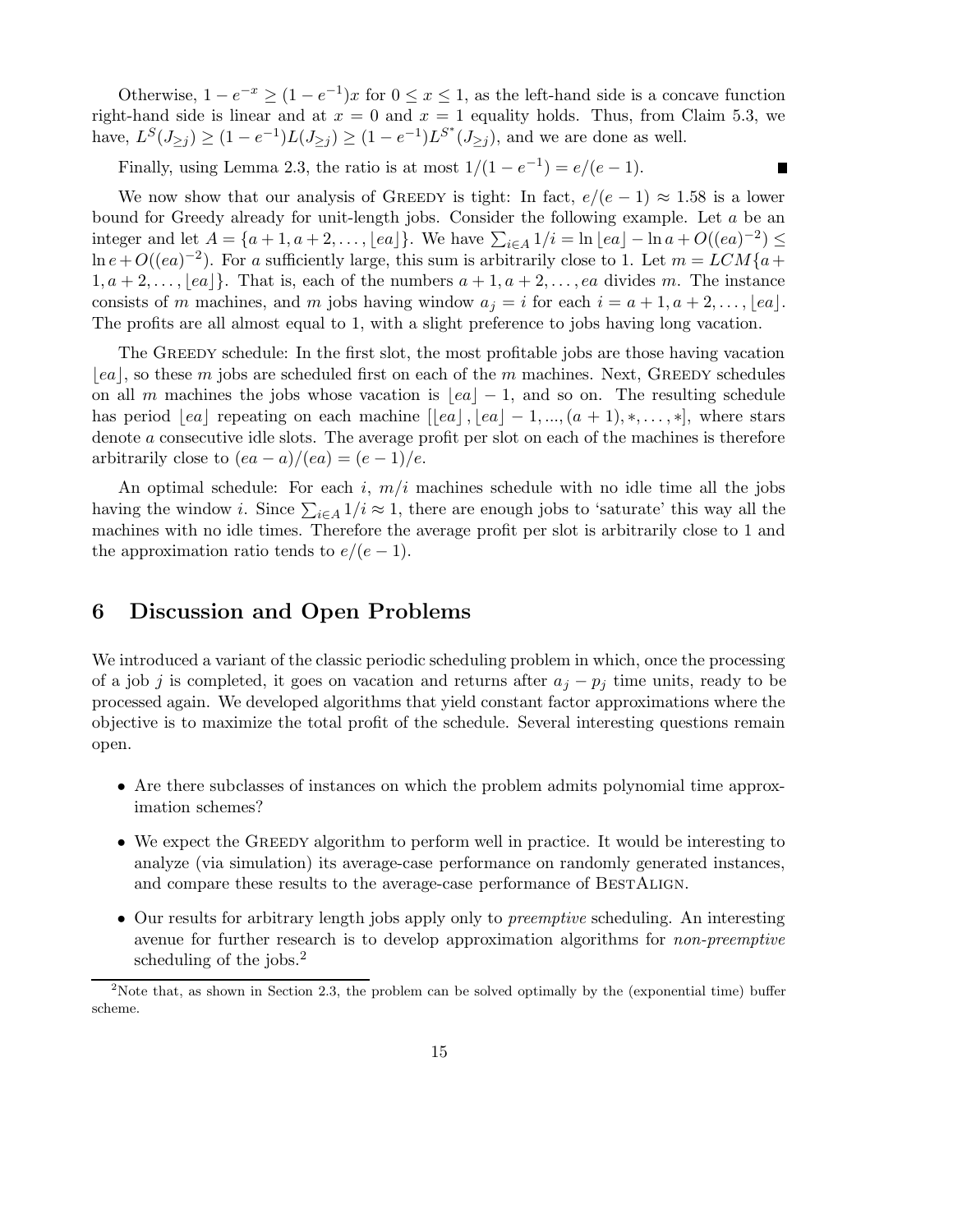- Consider the generalization of our problem where each job  $j$  has several possible vacations; whenever  $j$  is completed it specifies the duration of its next vacation. This problem has application, e.g., in scheduling commercials on TV. Depending on the slot in the evening program to which a commercial is assigned, the system can schedule it again at some later time. Thus, the vacation of each job can take several possible values. The goal is to schedule the jobs subject to the varying vacation constraints so as to maximize the total profit.
- Finally, we measure the quality of a solution by the profit gained from the scheduled jobs. In many scenarios, there is a cost associated with an extended vacation of a job. Formally, each job j has to be processed exactly  $a_j - p_j$  time units after completing its previous execution. A cost  $c_j$  is incurred for any time unit in which job j is waiting to be processed (once  $j$  has returned from vacation). The objective is to find a schedule which minimizes the total cost.

Acknowledgments. We thank Gerhard Woeginger for stimulating discussions on this paper. Also, we thank an anonymous referee for many insightful comments and suggestions.

# References

- [1] S. Anily, J. Bramel, Periodic scheduling with service constraints. Operations Research, Vol. 48, pp. 635-645, 2000.
- [2] S. Acharya, M. J. Franklin, and S. Zdonik. Dissemination-based data delivery using broadcast disks. IEEE Personal Comm., 2(6):50–60, 1995.
- [3] H. Aydin, R. Melhem, D. Mosse, P. Mejia-Alvarez, Optimal Reward-Based Scheduling of Periodic Real-Time Tasks. In 20th IEEE Real-Time Systems Symp., 1999.
- [4] H. Ammar and J. W. Wong. The design of teletext broadcast cycles. Performance Evaluation, 5(4):235–242, 1985.
- [5] A. Bar-Noy, R. Bhatia, J. Naor, B. Schieber, Minimizing Service and Operation Costs of Periodic Scheduling. Math. Oper. Res. 27(3): 518–544, 2002.
- [6] A. Bar-Noy and R. E. Ladner. Windows Scheduling Problems for Broadcast Systems. SIAM Journal on Computing (SICOMP), Vol. 32(4):1091–1113, 2003.
- [7] A. Bar-Noy, R. E. Ladner, T. Tamir. Windows Scheduling as a Restricted Version of Bin Packing. ACM Transactions on Algorithms (TALG), Vol. 3(3), 2007.
- [8] A. Bar-Noy, J. Christensen, R. E. Ladner, T. Tamir. A General Buffer Scheme for the Windows Scheduling Problem. In Proc. of WEA, 2005.
- [9] S. K. Baruah, N. K. Cohen, C. G. Plaxton, D. A. Varvel, Proportionate Progress: A Notion of Fairness in Resource Allocation. Algorithmica, 15(6), 600–625, 1996.